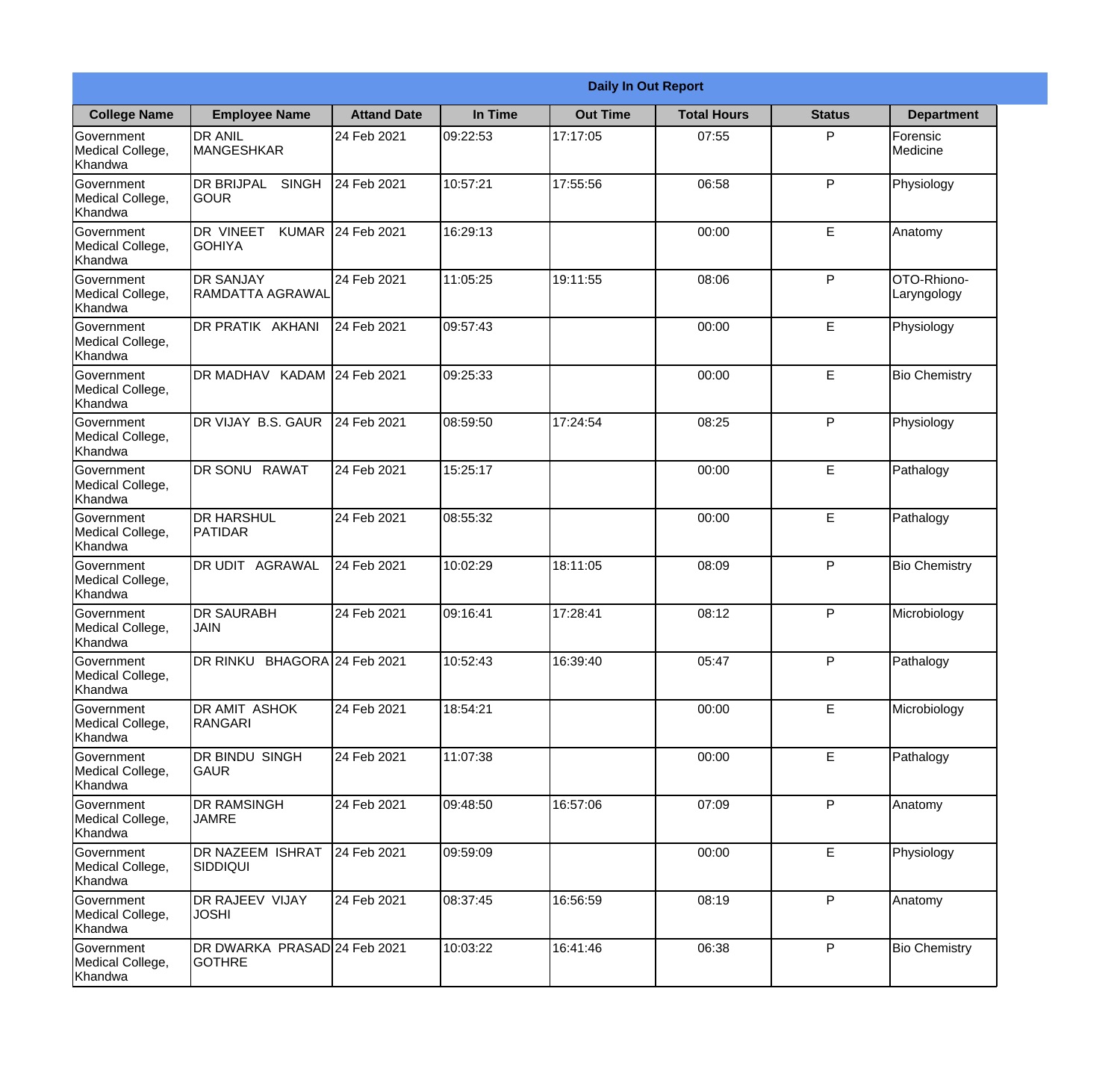| <b>Designation</b>                  | Category      |
|-------------------------------------|---------------|
| Assistant Professor   Para Clinical |               |
| Demonstrator/Tutor   Non Clinical   |               |
| Professor                           | Non Clinical  |
| Professor                           | Clinical      |
| <b>Assistant Professor</b>          | Non Clinical  |
| Assistant Professor Non Clinical    |               |
| Associate Professor Non Clinical    |               |
| Demonstrator/Tutor   Para Clinical  |               |
| Assistant Professor   Para Clinical |               |
| Associate Professor Non Clinical    |               |
| Associate Professor   Para Clinical |               |
| Assistant Professor   Para Clinical |               |
| Professor                           | Para Clinical |
| Associate Professor Para Clinical   |               |
| Demonstrator/Tutor                  | Non Clinical  |
| Professor                           | Non Clinical  |
| <b>Assistant Professor</b>          | Non Clinical  |
| Demonstrator/Tutor   Non Clinical   |               |

**Daily In Out Report**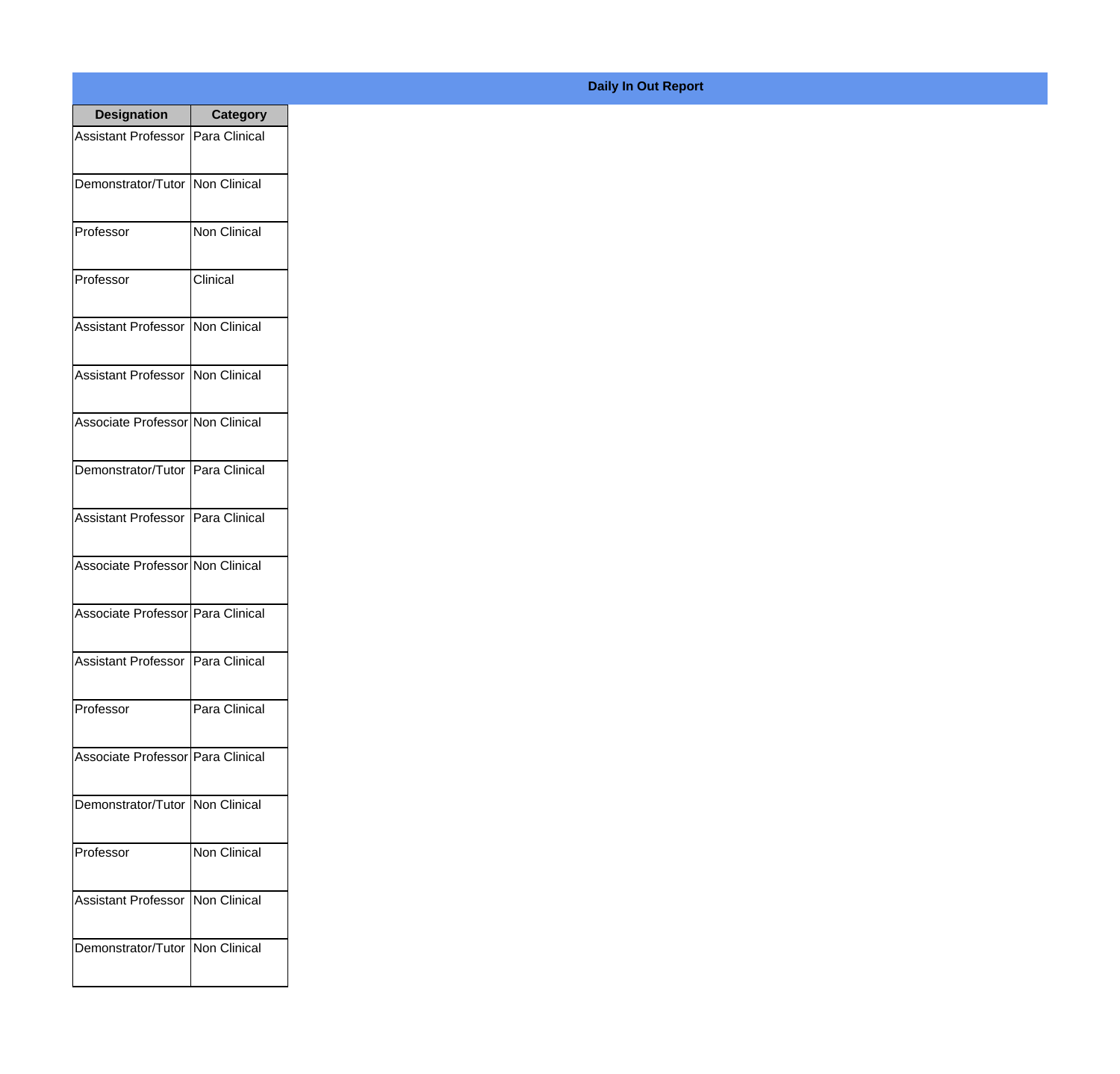|                                                  |                                                       |             |          |          | <b>Daily In Out Report</b> |              |                                           |
|--------------------------------------------------|-------------------------------------------------------|-------------|----------|----------|----------------------------|--------------|-------------------------------------------|
| <b>Government</b><br>Medical College,<br>Khandwa | <b>DR SOUMITRA</b><br><b>SETHIA</b>                   | 24 Feb 2021 | 10:08:58 | 18:55:07 | 08:47                      | P            | Community<br>Medicine                     |
| Government<br>Medical College,<br>Khandwa        | DR SOURYAKANT<br>VARANDANI                            | 24 Feb 2021 | 09:58:57 | 16:49:59 | 06:51                      | P            | Community<br>Medicine                     |
| <b>Government</b><br>Medical College,<br>Khandwa | DR RASHMI YADAV                                       | 24 Feb 2021 | 10:08:47 | 18:19:43 | 08:11                      | P            | Community<br>Medicine                     |
| <b>Government</b><br>Medical College,<br>Khandwa | DR LEENA PARIHAR                                      | 24 Feb 2021 | 10:26:29 | 17:22:25 | 06:56                      | P            | Community<br>Medicine                     |
| Government<br>Medical College,<br>Khandwa        | <b>MR PIYUSH KUMAR</b><br><b>MISHRA</b>               | 24 Feb 2021 | 09:37:07 | 20:04:18 | 10:27                      | P            | Community<br>Medicine                     |
| Government<br>Medical College,<br><b>Khandwa</b> | DR SACHIN PARMAR 24 Feb 2021                          |             | 10:07:15 | 20:53:41 | 10:46                      | $\mathsf{P}$ | Community<br><b>Medicine</b>              |
| <b>Government</b><br>Medical College,<br>Khandwa | DR PRAMILA VERMA 24 Feb 2021                          |             | 12:09:33 | 18:54:58 | 06:45                      | P            | Paediatrics                               |
| Government<br>Medical College,<br>Khandwa        | <b>DR DURGESH</b><br>SONARE                           | 24 Feb 2021 | 10:27:20 |          | 00:00                      | E            | Dermatology, Ven<br>ereology &<br>Leprosy |
| Government<br>Medical College,<br>Khandwa        | DR MANOJ BALKE                                        | 24 Feb 2021 | 09:46:18 |          | 00:00                      | E            | Ophthalmology                             |
| <b>Government</b><br>Medical College,<br>Khandwa | <b>DR GARIMA</b><br>AGRAWAL VARSHNEY                  | 24 Feb 2021 | 10:08:33 |          | 00:00                      | E            | Paediatrics                               |
| <b>Government</b><br>Medical College,<br>Khandwa | <b>DR SIDDHARTH</b><br><b>BANODE</b>                  | 24 Feb 2021 | 09:50:16 | 17:16:59 | 07:26                      | P            | Pharmacology                              |
| Government<br>Medical College,<br>Khandwa        | DR PRIYA KAPOOR<br>KAPOOR                             | 24 Feb 2021 | 09:49:05 | 16:44:16 | 06:55                      | P            | Pathalogy                                 |
| Government<br>Medical College,<br>Khandwa        | <b>DR RAJENDRA</b><br>SINGH MANDLOI                   | 24 Feb 2021 | 10:57:41 | 17:25:30 | 06:28                      | P            | <b>Bio Chemistry</b>                      |
| Government<br>Medical College,<br>Khandwa        | <b>DR SEEMA</b><br><b>SUDHAKARRAO</b><br><b>SUTAY</b> | 24 Feb 2021 | 12:09:33 |          | 00:00                      | E            | Forensic<br>Medicine                      |
| Government<br>Medical College,<br>Khandwa        | <b>DR NISHA</b><br><b>KAITHWAS</b>                    | 24 Feb 2021 | 10:30:09 | 13:39:39 | 03:09                      | $\mathsf{P}$ | Psychiatry                                |
| Government<br>Medical College,<br>Khandwa        | DR ANANT<br><b>TUKARAM PAWAR</b>                      | 24 Feb 2021 | 11:06:41 |          | 00:00                      | E            | Community<br>Medicine                     |
| Government<br>Medical College,<br>Khandwa        | DR SHAIKH M.KHALIQ 24 Feb 2021                        |             | 10:59:54 |          | 00:00                      | E            | <b>Bio Chemistry</b>                      |
| Government<br>Medical College,<br>Khandwa        | <b>DR RAJU</b>                                        | 24 Feb 2021 | 09:32:54 | 16:38:04 | 07:06                      | $\mathsf{P}$ | Forensic<br>Medicine                      |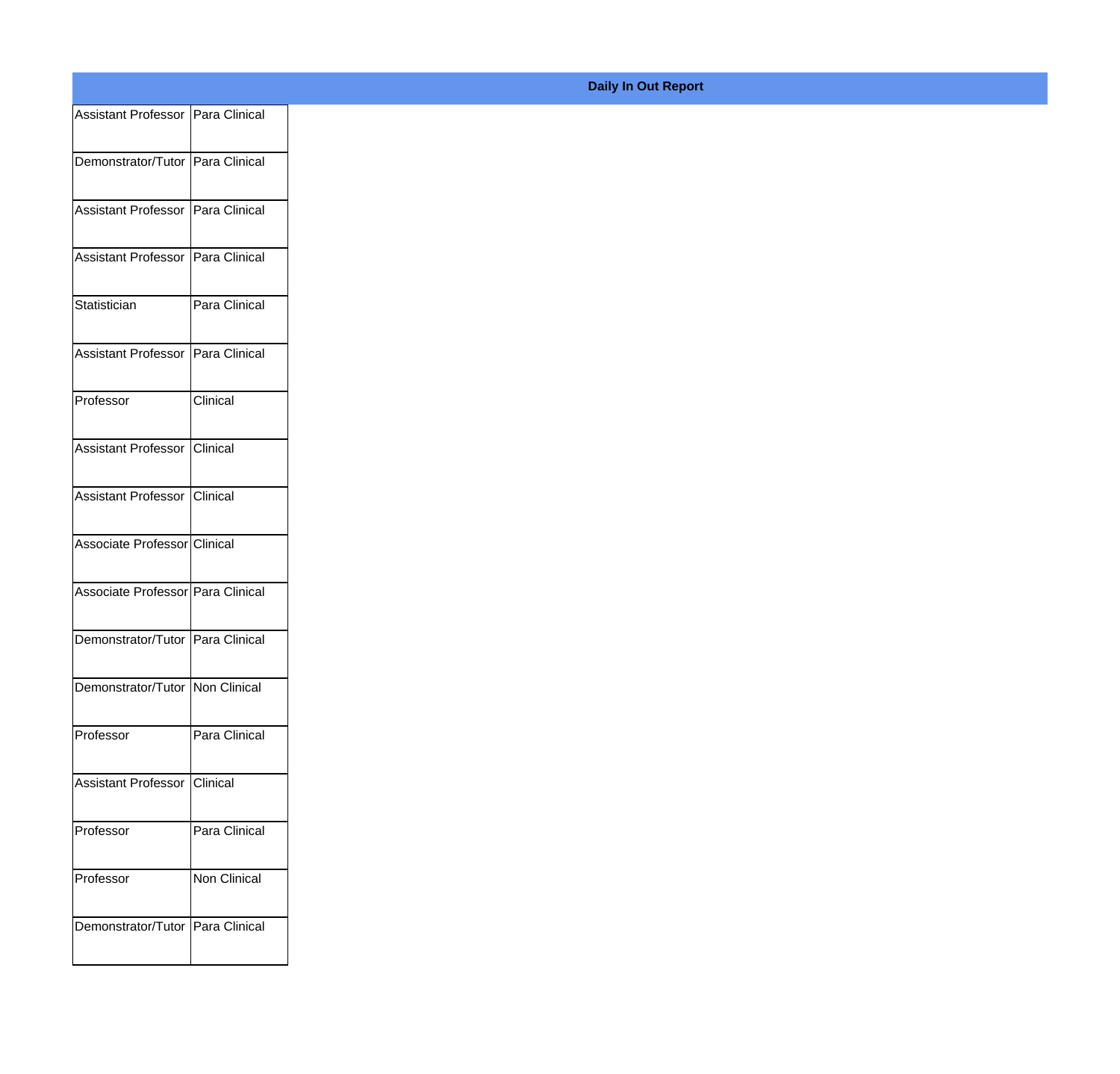|                                                  |                                                       |             |          |          | <b>Daily In Out Report</b> |              |                             |
|--------------------------------------------------|-------------------------------------------------------|-------------|----------|----------|----------------------------|--------------|-----------------------------|
| Government<br>Medical College,<br>Khandwa        | <b>DR RAJU</b>                                        | 24 Feb 2021 | 16:42:19 |          | 07:06                      | $\mathsf{P}$ | Forensic<br>Medicine        |
| Government<br>Medical College,<br>Khandwa        | <b>DR MAHENDRA</b><br>PANWAR                          | 24 Feb 2021 | 09:46:58 |          | 00:00                      | E            | Orthopaedics                |
| <b>Government</b><br>Medical College,<br>Khandwa | <b>DR RANJEET</b><br><b>BADOLE</b>                    | 24 Feb 2021 | 10:21:13 |          | 00:00                      | E            | <b>General Medicine</b>     |
| Government<br>Medical College,<br>Khandwa        | <b>DR ARUN KUMAR</b><br>PARGI                         | 24 Feb 2021 | 15:40:58 |          | 00:00                      | E            | <b>General Surgery</b>      |
| Government<br>Medical College,<br>Khandwa        | <b>DR ASHOK</b><br><b>BHAUSAHEB NAJAN</b>             | 24 Feb 2021 | 10:10:18 | 17:16:53 | 07:06                      | P            | Forensic<br>Medicine        |
| Government<br>Medical College,<br>Khandwa        | <b>DR NITESHKUMAR</b><br>KISHORILAL<br><b>RATHORE</b> | 24 Feb 2021 | 10:19:28 | 22:05:19 | 11:46                      | P            | Pharmacology                |
| Government<br>Medical College,<br>Khandwa        | <b>DR PRIYESH</b><br>MARSKOLE                         | 24 Feb 2021 | 09:47:24 | 18:18:47 | 08:31                      | P            | Community<br>Medicine       |
| <b>Government</b><br>Medical College,<br>Khandwa | <b>DR SANGEETA</b><br><b>CHINCHOLE</b>                | 24 Feb 2021 | 11:03:31 | 16:00:18 | 04:57                      | $\mathsf{P}$ | Physiology                  |
| Government<br>Medical College,<br>Khandwa        | DR VIJAY NAYAK                                        | 24 Feb 2021 | 10:29:11 | 16:56:52 | 06:27                      | P            | Anatomy                     |
| <b>Government</b><br>Medical College,<br>Khandwa | DR SUNIL BAJOLIYA                                     | 24 Feb 2021 | 09:52:05 |          | 00:00                      | E            | OTO-Rhiono-<br>Laryngology  |
| <b>Government</b><br>Medical College,<br>Khandwa | DR NISHA MANDLOI<br><b>PANWAR</b>                     | 24 Feb 2021 | 10:02:47 | 16:36:53 | 06:34                      | P            | Obstetrics &<br>Gynaecology |
| Government<br>Medical College,<br>Khandwa        | DR NANDINI DIXIT                                      | 24 Feb 2021 | 10:41:57 |          | 00:00                      | E            | Paediatrics                 |
| Government<br>Medical College,<br>Khandwa        | <b>DR JITENDRA</b><br><b>AHIRWAR</b>                  | 24 Feb 2021 | 09:53:47 | 18:53:54 | 09:00                      | P            | Pathalogy                   |
| <b>Government</b><br>Medical College,<br>Khandwa | <b>DR MUKTESHWARI</b><br><b>GUPTA</b>                 | 24 Feb 2021 | 10:25:50 | 17:10:00 | 06:45                      | P            | Pharmacology                |
| Government<br>Medical College,<br>Khandwa        | <b>DR PURTI AGARWAL</b><br>SAINI                      | 24 Feb 2021 | 10:27:25 |          | 00:00                      | E            | Pathalogy                   |
| Government<br>Medical College,<br>Khandwa        | DR YASHPAL RAY                                        | 24 Feb 2021 | 11:11:42 |          | 00:00                      | E            | Anatomy                     |
| Government<br>Medical College,<br>Khandwa        | <b>DR DEEPIKA</b><br>PANWAR                           | 24 Feb 2021 | 10:16:32 | 17:07:48 | 06:51                      | $\mathsf{P}$ | <b>Bio Chemistry</b>        |
| Government<br>Medical College,<br>Khandwa        | <b>DR VISHAL</b><br><b>KUMAR</b><br><b>THAKRE</b>     | 24 Feb 2021 | 15:18:57 |          | 00:00                      | E            | Physiology                  |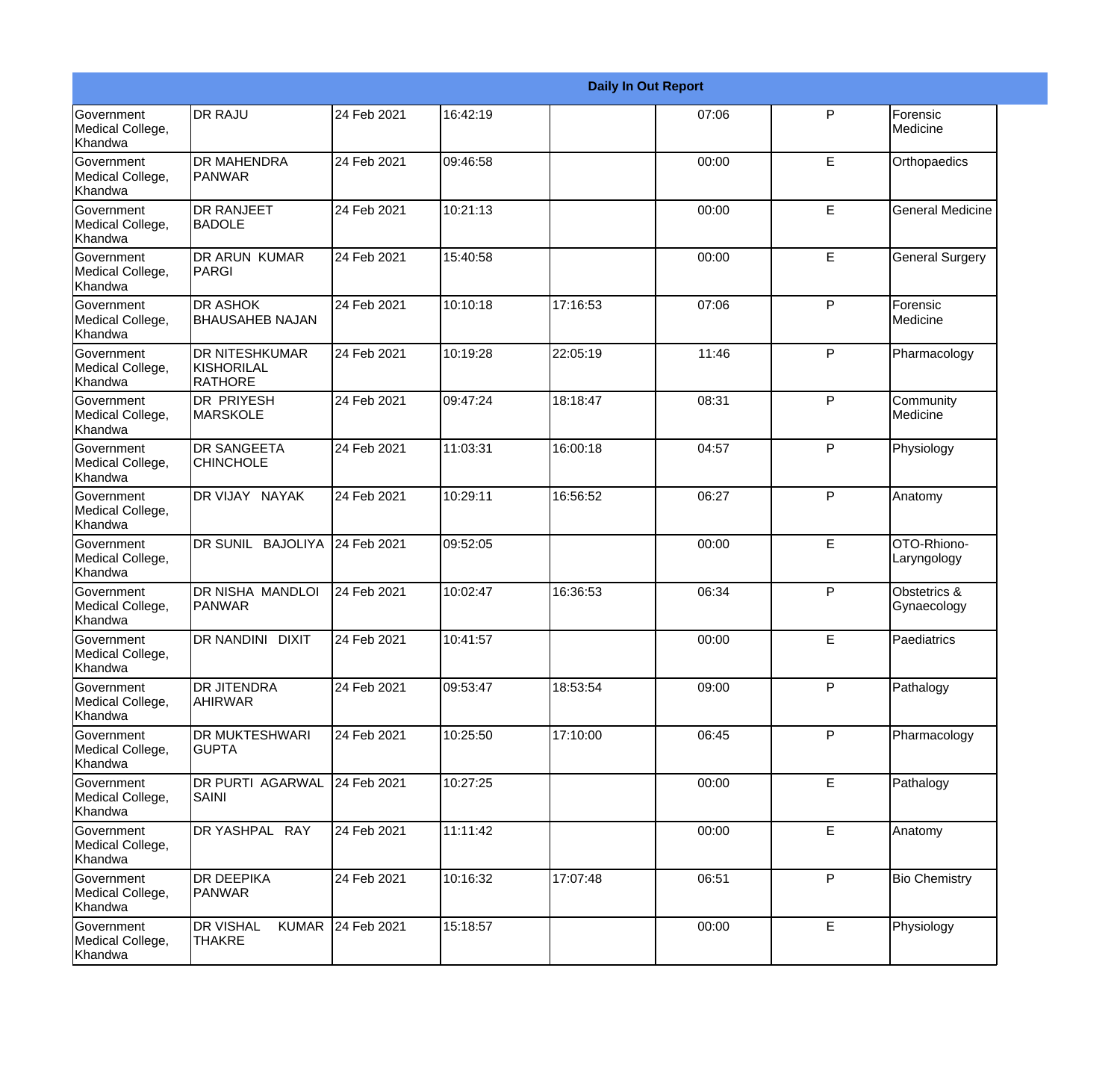| Demonstrator/Tutor Para Clinical  |  |
|-----------------------------------|--|
| Assistant Professor Clinical      |  |
| Assistant Professor Clinical      |  |
|                                   |  |
| Assistant Professor Clinical      |  |
| Associate Professor Para Clinical |  |
| Demonstrator/Tutor Para Clinical  |  |
| Associate Professor Para Clinical |  |
| Demonstrator/Tutor Non Clinical   |  |
| Associate Professor Non Clinical  |  |
| Assistant Professor Clinical      |  |
| Associate Professor Clinical      |  |
| Assistant Professor Clinical      |  |
| Demonstrator/Tutor Para Clinical  |  |
| Demonstrator/Tutor Para Clinical  |  |
|                                   |  |
| Assistant Professor Para Clinical |  |
| Demonstrator/Tutor   Non Clinical |  |
| Demonstrator/Tutor   Non Clinical |  |
| Demonstrator/Tutor   Non Clinical |  |
|                                   |  |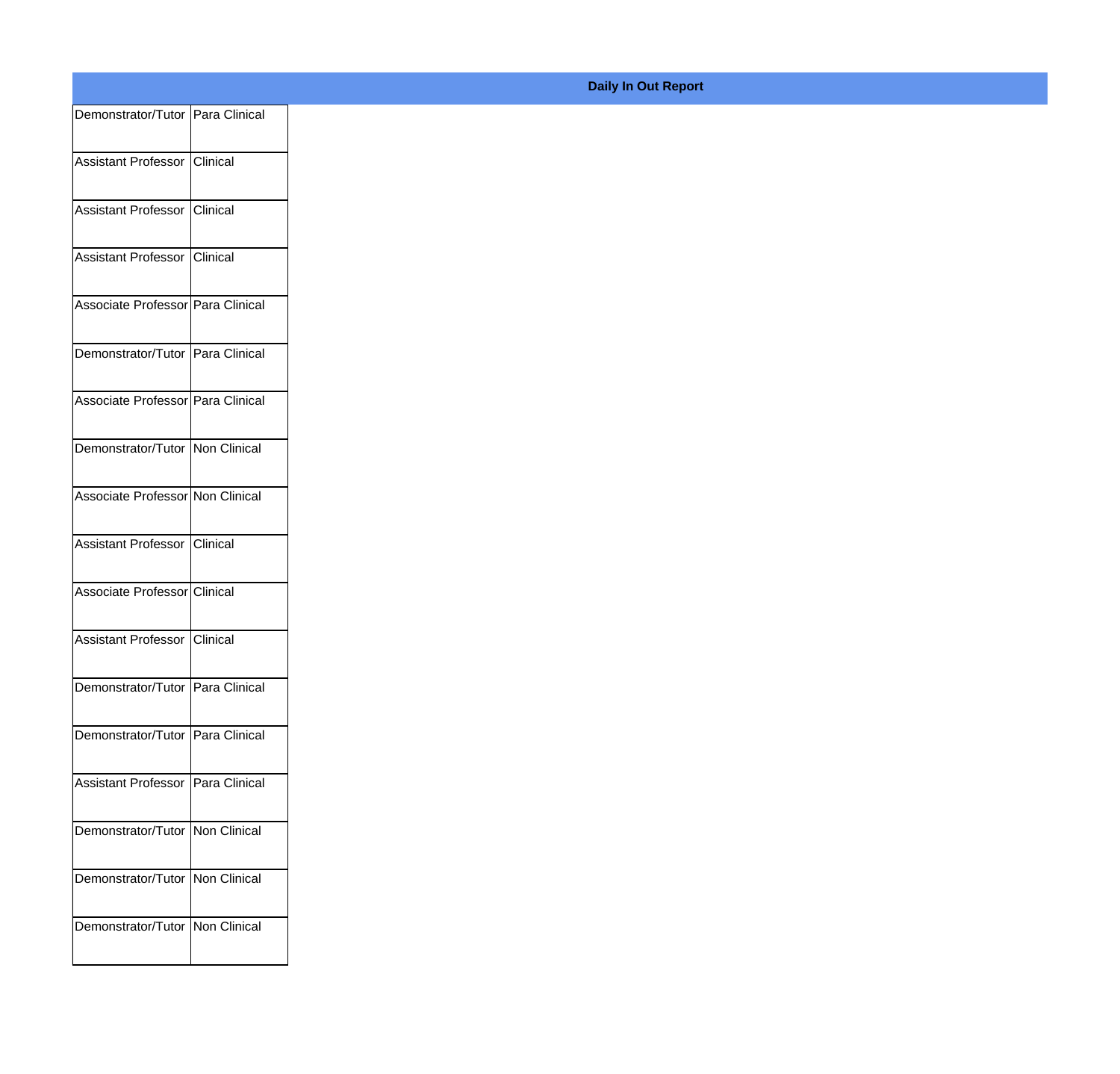|                                                   |                                  |             | <b>Daily In Out Report</b> |          |       |   |                          |
|---------------------------------------------------|----------------------------------|-------------|----------------------------|----------|-------|---|--------------------------|
| Government<br>Medical College,<br><b>Khandwa</b>  | IDR SHAILENDRA<br>ISINGH CHOUHAN | 24 Feb 2021 | 109:42:43                  |          | 00:00 | Е | Orthopaedics             |
| <b>IGovernment</b><br>Medical College,<br>Khandwa | YADAV<br>IDR RINKU               | 24 Feb 2021 | 12:36:31                   |          | 00:00 | Е | <b>General Surgery</b>   |
| <b>IGovernment</b><br>Medical College,<br>Khandwa | MOHIT GARG                       | 24 Feb 2021 | 111:11:30                  |          | 00:00 | Е | <b>IGeneral Medicine</b> |
| <b>Government</b><br>Medical College,<br>Khandwa  | WAGHMARE<br>IRENU                | 24 Feb 2021 | 10:11:25                   | 16:23:56 | 06:12 | P | Community<br>Medicine    |